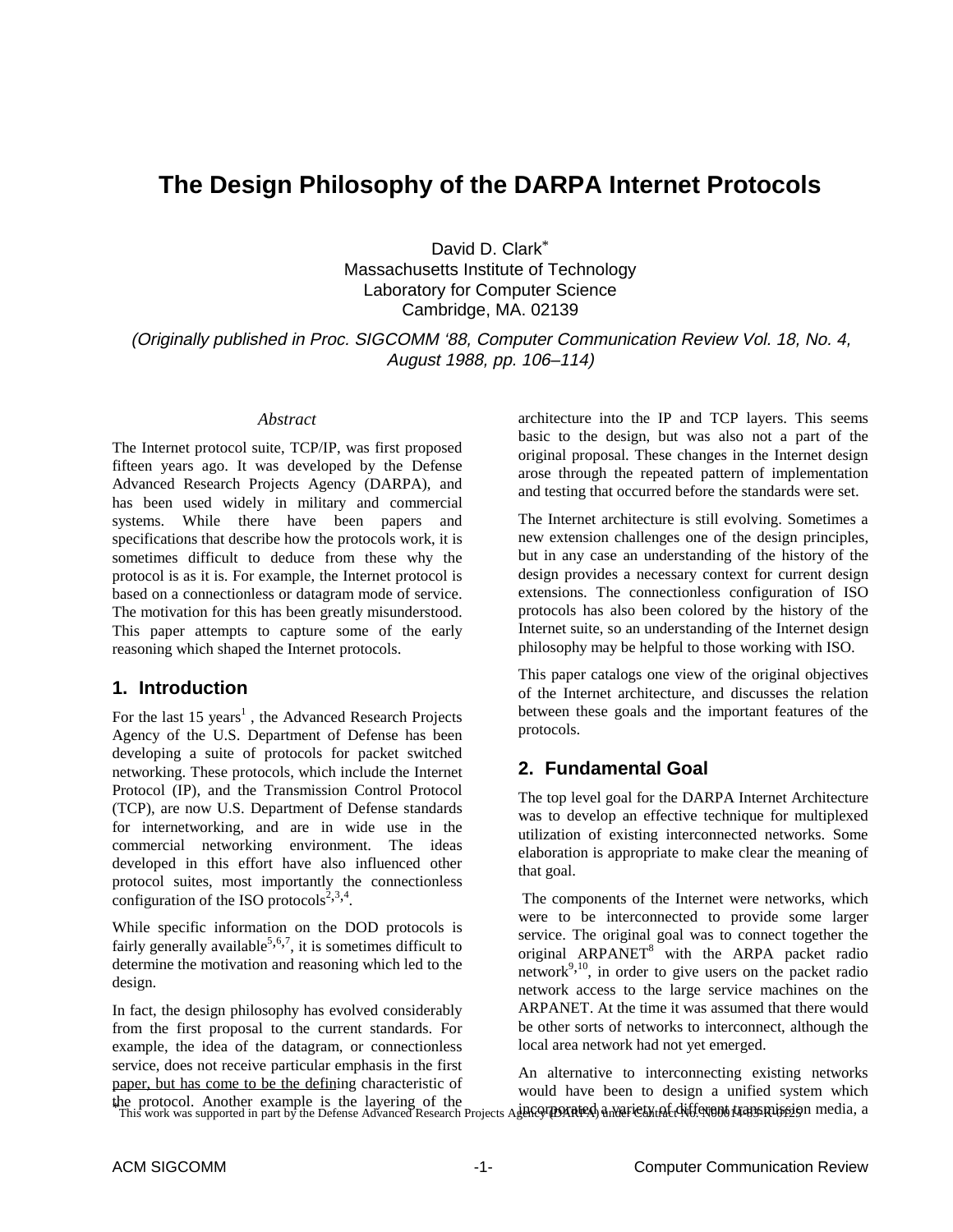multi-media network. While this might have permitted a higher degree of integration, and thus better performance, it was felt that it was necessary to incorporate the then existing network architectures if Internet was to be useful in a practical sense. Further, networks represent administrative boundaries of control, and it was an ambition of this project to come to grips with the problem of integrating a number of separately administrated entities into a common utility.

The technique selected for multiplexing was packet switching. An alternative such as circuit switching could have been considered, but the applications being supported, such as remote login, were naturally served by the packet switching paradigm, and the networks which were to be integrated together in this project were packet switching networks. So packet switching was accepted as a fundamental component of the Internet architecture.

The final aspect of this fundamental goal was the assumption of the particular technique for interconnecting these networks. Since the technique of store and forward packet switching, as demonstrated in the previous DARPA project, the ARPANET, was well understood, the top level assumption was that networks would be interconnected by a layer of Internet packet switches, which were called gateways.

From these assumptions comes the fundamental structure of the Internet: a packet switched communications facility in which a number of distinguishable networks are connected together using packet communications processors called gateways which implement a store and forward packet forwarding algorithm.

### **3. Second Level Goals**

The top level goal stated in the previous section contains the word "effective," without offering any definition of what an effective interconnection must achieve. The following list summarizes a more detailed set of goals which were established for the Internet architecture.

- 1. Internet communication must continue despite loss of networks or gateways.
- 2. The Internet must support multiple types of communications service.
- 3. The Internet architecture must accommodate a variety of networks.
- 4. The Internet architecture must permit distributed management of its resources.
- 5. The Internet architecture must be cost effective.
- 6. The Internet architecture must permit host attachment with a low level of effort.
- 7. The resources used in the internet architecture must be accountable.

This set of goals might seem to be nothing more than a checklist of all the desirable network features. It is important to understand that these goals are in order of importance, and an entirely different network architecture would result if the order were changed. For example, since this network was designed to operate in a military context, which implied the possibility of a hostile environment, survivability was put as a first goal, and accountability as a last goal. During wartime, one is less concerned with detailed accounting of resources used than with mustering whatever resources are available and rapidly deploying them in an operational manner. While the architects of the Internet were mindful of accountability, the problem received very little attention during the early stages of the design, and is only now being considered. An architecture primarily for commercial deployment would clearly place these goals at the opposite end of the list.

Similarly, the goal that the architecture be cost effective is clearly on the list, but below certain other goals, such as distributed management, or support of a wide variety of networks. Other protocol suites, including some of the more popular commercial architectures, have been optimized to a particular kind of network, for example a long haul store and forward network built of medium speed telephone lines, and deliver a very cost effective solution in this context, in exchange for dealing somewhat poorly with other kinds of nets, such as local area nets.

The reader should consider carefully the above list of goals, and recognize that this is not a "motherhood" list, but a set of priorities which strongly colored the design decisions within the Internet architecture. The following sections discuss the relationship between this list and the features of the Internet.

# **4. Survivability in the Face of Failure**

The most important goal on the list is that the Internet should continue to supply communications service, even though networks and gateways are failing. In particular, this goal was interpreted to mean that if two entities are communicating over the Internet, and some failure causes the Internet to be temporarily disrupted and reconfigured to reconstitute the service, then the entities communicating should be able to continue without having to reestablish or reset the high level state of their conversation. More concretely, at the service interface of the transport layer, this architecture provides no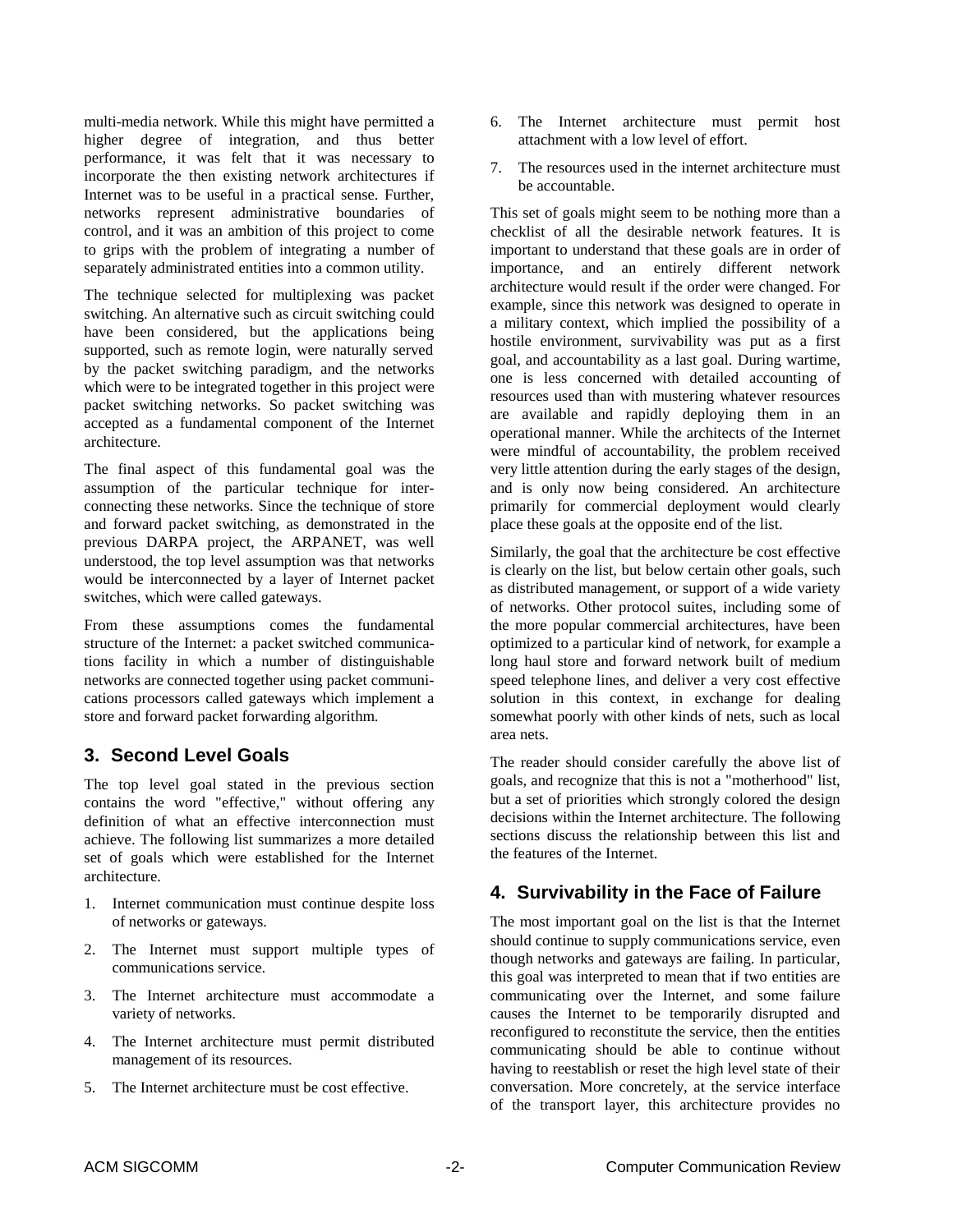facility to communicate to the client of the transport service that the synchronization between the sender and the receiver may have been lost. It was an assumption in this architecture that synchronization would never be lost unless there was no physical path over which any sort of communication could be achieved. In other words, at the top of transport, there is only one failure, and it is total partition. The architecture was to mask completely any transient failure.

To achieve this goal, the state information which describes the on-going conversation must be protected. Specific examples of state information would be the number of packets transmitted, the number of packets acknowledged, or the number of outstanding flow control permissions. If the lower layers of the architecture lose this information, they will not be able to tell if data has been lost, and the application layer will have to cope with the loss of synchrony. This architecture insisted that this disruption not occur, which meant that the state information must be protected from loss.

In some network architectures, this state is stored in the intermediate packet switching nodes of the network. In this case, to protect the information from loss, it must replicated. Because of the distributed nature of the replication, algorithms to ensure robust replication are themselves difficult to build, and few networks with distributed state information provide any sort of protection against failure. The alternative, which this architecture chose, is to take this information and gather it at the endpoint of the net, at the entity which is utilizing the service of the network. I call this approach to reliability "fate-sharing." The fate-sharing model suggests that it is acceptable to lose the state information associated with an entity if, at the same time, the entity itself is lost. Specifically, information about transport level synchronization is stored in the host which is attached to the net and using its communication service.

There are two important advantages to fate-sharing over replication. First, fate-sharing protects against any number of intermediate failures, whereas replication can only protect against a certain number (less than the number of replicated copies). Second, fate-sharing is much easier to engineer than replication.

There are two consequences to the fate-sharing approach to survivability. First, the intermediate packet switching nodes, or gateways, must not have any essential state information about on-going connections. Instead, they are stateless packet switches, a class of network design sometimes called a "datagram" network. Secondly, rather more trust is placed in the host machine than in an architecture where the network ensures the reliable delivery of data. If the host resident

algorithms that ensure the sequencing and acknowledgment of data fail, applications on that machine are prevented from operation.

Despite the fact that survivability is the first goal in the list, it is still second to the top level goal of interconnection of existing networks. A more survivable technology might have resulted from a single multimedia network design. For example, the Internet makes very weak assumptions about the ability of a network to report that it has failed. Internet is thus forced to detect network failures using Internet level mechanisms, with the potential for a slower and less specific error detection.

# **5. Types of Service**

The second goal of the Internet architecture is that it should support, at the transport service level, a variety of types of service. Different types of service are distinguished by differing requirements for such things as speed, latency and reliability. The traditional type of service is the bi-directional reliable delivery of data. This service, which is sometimes called a "virtual circuit" service, is appropriate for such applications as remote login or file transfer. It was the first service provided in the Internet architecture, using the Transmission Control Protocol  $(TCP)^{11}$ . It was early recognized that even this service had multiple variants, because remote login required a service with low delay in delivery, but low requirements for bandwidth, while file transfer was less concerned with delay, but very concerned with high throughput. TCP attempted to provide both these types of service.

The initial concept of TCP was that it could be general enough to support any needed type of service. However, as the full range of needed services became clear, it seemed too difficult to build support for all of them into one protocol.

The first example of a service outside the range of TCP was support for  $XNET^{12}$ , the cross-Internet debugger. TCP did not seem a suitable transport for XNET for several reasons. First, a debugger protocol should not be reliable. This conclusion may seem odd, but under conditions of stress or failure (which may be exactly when a debugger is needed) asking for reliable communications may prevent any communications at all. It is much better to build a service which can deal with whatever gets through, rather than insisting that every byte sent be delivered in order. Second, if TCP is general enough to deal with a broad range of clients, it is presumably somewhat complex. Again, it seemed wrong to expect support for this complexity in a debugging environment, which may lack even basic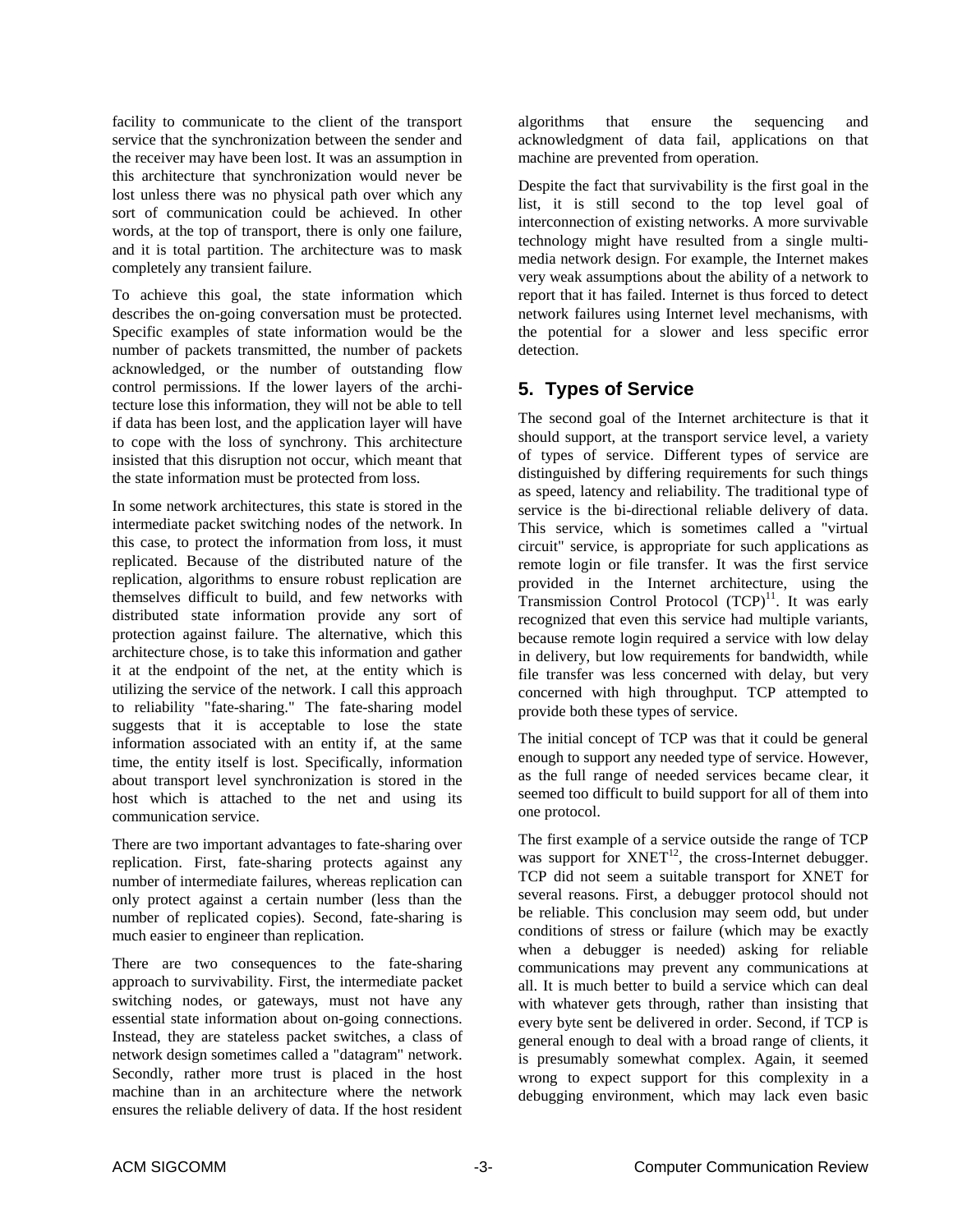services expected in an operating system (e.g. support for timers.) So XNET was designed to run directly on top of the datagram service provided by Internet.

Another service which did not fit TCP was real time delivery of digitized speech, which was needed to support the teleconferencing aspect of command and control applications. In real time digital speech, the primary requirement is not a reliable service, but a service which minimizes and smoothes the delay in the delivery of packets. The application layer is digitizing the analog speech, packetizing the resulting bits, and sending them out across the network on a regular basis. They must arrive at the receiver at a regular basis in order to be converted back to the analog signal. If packets do not arrive when expected, it is impossible to reassemble the signal in real time. A surprising observation about the control of variation in delay is that the most serious source of delay in networks is the mechanism to provide reliable delivery. A typical reliable transport protocol responds to a missing packet by requesting a retransmission and delaying the delivery of any subsequent packets until the lost packet has been retransmitted. It then delivers that packet and all remaining ones in sequence. The delay while this occurs can be many times the round trip delivery time of the net, and may completely disrupt the speech reassembly algorithm. In contrast, it is very easy to cope with an occasional missing packet. The missing speech can simply be replaced by a short period of silence, which in most cases does not impair the intelligibility of the speech to the listening human. If it does, high level error correction can occur, and the listener can ask the speaker to repeat the damaged phrase.

It was thus decided, fairly early in the development of the Internet architecture, that more than one transport service would be required, and the architecture must be prepared to tolerate simultaneously transports which wish to constrain reliability, delay, or bandwidth, at a minimum.

This goal caused TCP and IP, which originally had been a single protocol in the architecture, to be separated into two layers. TCP provided one particular type of service, the reliable sequenced data stream, while IP attempted to provide a basic building block out of which a variety of types of service could be built. This building block was the datagram, which had also been adopted to support survivability. Since the reliability associated with the delivery of a datagram was not guaranteed, but "best effort," it was possible to build out of the datagram a service that was reliable (by acknowledging and retransmitting at a higher level), or a service which traded reliability for the primitive delay characteristics of the underlying network substrate. The User Datagram

Protocol  $(UDP)^{13}$  was created to provide a applicationlevel interface to the basic datagram service of Internet.

The architecture did not wish to assume that the underlying networks themselves support multiple types of services, because this would violate the goal of using existing networks. Instead, the hope was that multiple types of service could be constructed out of the basic datagram building block using algorithms within the host and the gateway. For example, (although this is not done in most current implementations) it is possible to take datagrams which are associated with a controlled delay but unreliable service and place them at the head of the transmission queues unless their lifetime has expired, in which case they would be discarded; while packets associated with reliable streams would be placed at the back of the queues, but never discarded, no matter how long they had been in the net.

It proved more difficult than first hoped to provide multiple types of service without explicit support from the underlying networks. The most serious problem was that networks designed with one particular type of service in mind were not flexible enough to support other services. Most commonly, a network will have been designed under the assumption that it should deliver reliable service, and will inject delays as a part of producing reliable service, whether or not this reliability is desired. The interface behavior defined by X.25, for example, implies reliable delivery, and there is no way to turn this feature off. Therefore, although Internet operates successfully over X.25 networks it cannot deliver the desired variability of type service in that context. Other networks which have an intrinsic datagram service are much more flexible in the type of service they will permit, but these networks are much less common, especially in the long-haul context.

#### **6. Varieties of Networks**

It was very important for the success of the Internet architecture that it be able to incorporate and utilize a wide variety of network technologies, including military and commercial facilities. The Internet architecture has been very successful in meeting this goal; it is operated over a wide variety of networks, including long haul nets (the ARPANET itself and various X.25 networks), local area nets (Ethernet, ringnet, etc.), broadcast satellite nets (the DARPA Atlantic Satellite Network<sup>14,15</sup> operating at 64 kilobits per second and the DARPA Experimental Wideband Satellite Net,<sup>16</sup> operating within the United States at 3 megabits per second), packet radio networks (the DARPA packet radio network, as well as an experimental British packet radio net and a network developed by amateur radio operators), a variety of serial links, ranging from 1200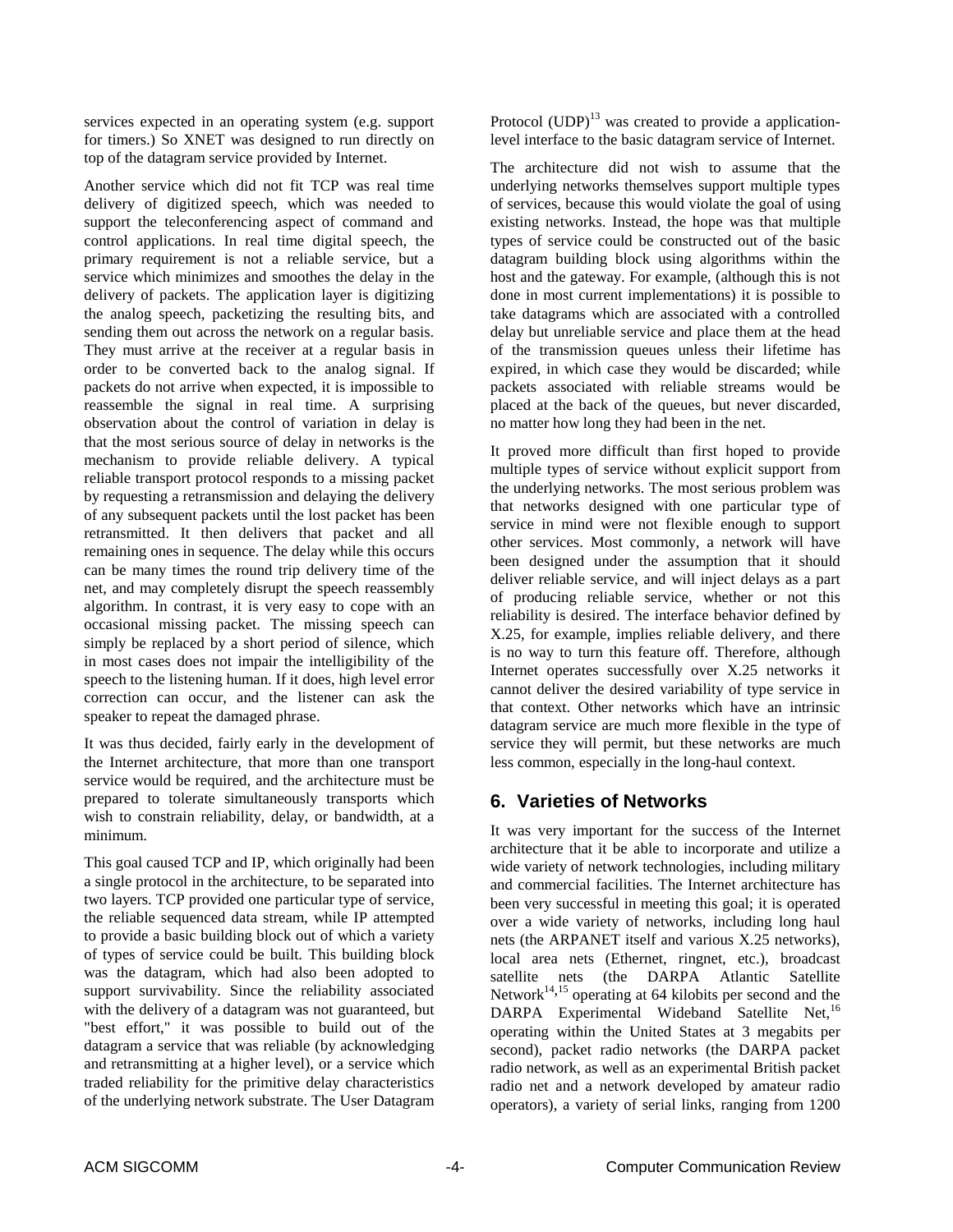bit per second asynchronous connections to T1 links, and a variety of other ad hoc facilities, including intercomputer busses and the transport service provided by the higher layers of other network suites, such as IBM's HASP.

The Internet architecture achieves this flexibility by making a minimum set of assumptions about the function which the net will provide. The basic assumption is that network can transport a packet or datagram. The packet must be of reasonable size, perhaps 100 bytes minimum, and should be delivered with reasonable but not perfect reliability. The network must have some suitable form of addressing if it is more than a point to point link.

There are a number of services which are explicitly not assumed from the network. These include reliable or sequenced delivery, network level broadcast or multicast, priority ranking of transmitted packet, support for multiple types of service, and internal knowledge of failures, speeds, or delays. If these services had been required, then in order to accommodate a network within the Internet, it would be necessary either that the network support these services directly, or that the network interface software provide enhancements to simulate these services at the endpoint of the network. It was felt that this was an undesirable approach, because these services would have to be reengineered and reimplemented for every single network and every single host interface to every network. By engineering these services at the transport, for example reliable delivery via TCP, the engineering must be done only once, and the implementation must be done only once for each host. After that, the implementation of interface software for a new network is usually very simple.

### **7. Other Goals**

The three goals discussed so far were those which had the most profound impact on the design on the architecture. The remaining goals, because they were lower in importance, were perhaps less effectively met, or not so completely engineered. The goal of permitting distributed management of the Internet has certainly been met in certain respects. For example, not all of the gateways in the Internet are implemented and managed by the same agency. There are several different management centers within the deployed Internet, each operating a subset of the gateways, and there is a twotiered routing algorithm which permits gateways from different administrations to exchange routing tables, even though they do not completely trust each other, and a variety of private routing algorithms used among the gateways in a single administration. Similarly, the

various organizations which manage the gateways are not necessarily the same organizations that manage the networks to which the gateways are attached.

On the other hand, some of the most significant problems with the Internet today relate to lack of sufficient tools for distributed management, especially in the area of routing. In the large internet being currently operated, routing decisions need to be constrained by policies for resource usage. Today this can be done only in a very limited way, which requires manual setting of tables. This is error-prone and at the same time not sufficiently powerful. The most important change in the Internet architecture over the next few years will probably be the development of a new generation of tools for management of resources in the context of multiple administrations.

It is clear that in certain circumstances, the Internet architecture does not produce as cost effective a utilization of expensive communication resources as a more tailored architecture would. The headers of Internet packets are fairly long (a typical header is 40 bytes), and if short packets are sent, this overhead is apparent. The worse case, of course, is the single character remote login packets, which carry 40 bytes of header and one byte of data. Actually, it is very difficult for any protocol suite to claim that these sorts of interchanges are carried out with reasonable efficiency. At the other extreme, large packets for file transfer, with perhaps 1,000 bytes of data, have an overhead for the header of only four percent.

Another possible source of inefficiency is retransmission of lost packets. Since Internet does not insist that lost packets be recovered at the network level, it may be necessary to retransmit a lost packet from one end of the Internet to the other. This means that the retransmitted packet may cross several intervening nets a second time, whereas recovery at the network level would not generate this repeat traffic. This is an example of the tradeoff resulting from the decision, discussed above, of providing services from the end-points. The network interface code is much simpler, but the overall efficiency is potentially less. However, if the retransmission rate is low enough (for example, 1%) then the incremental cost is tolerable. As a rough rule of thumb for networks incorporated into the architecture, a loss of one packet in a hundred is quite reasonable, but a loss of one packet in ten suggests that reliability enhancements be added to the network if that type of service is required.

The cost of attaching a host to the Internet is perhaps somewhat higher than in other architectures, because all of the mechanisms to provide the desired types of service, such as acknowledgments and retransmission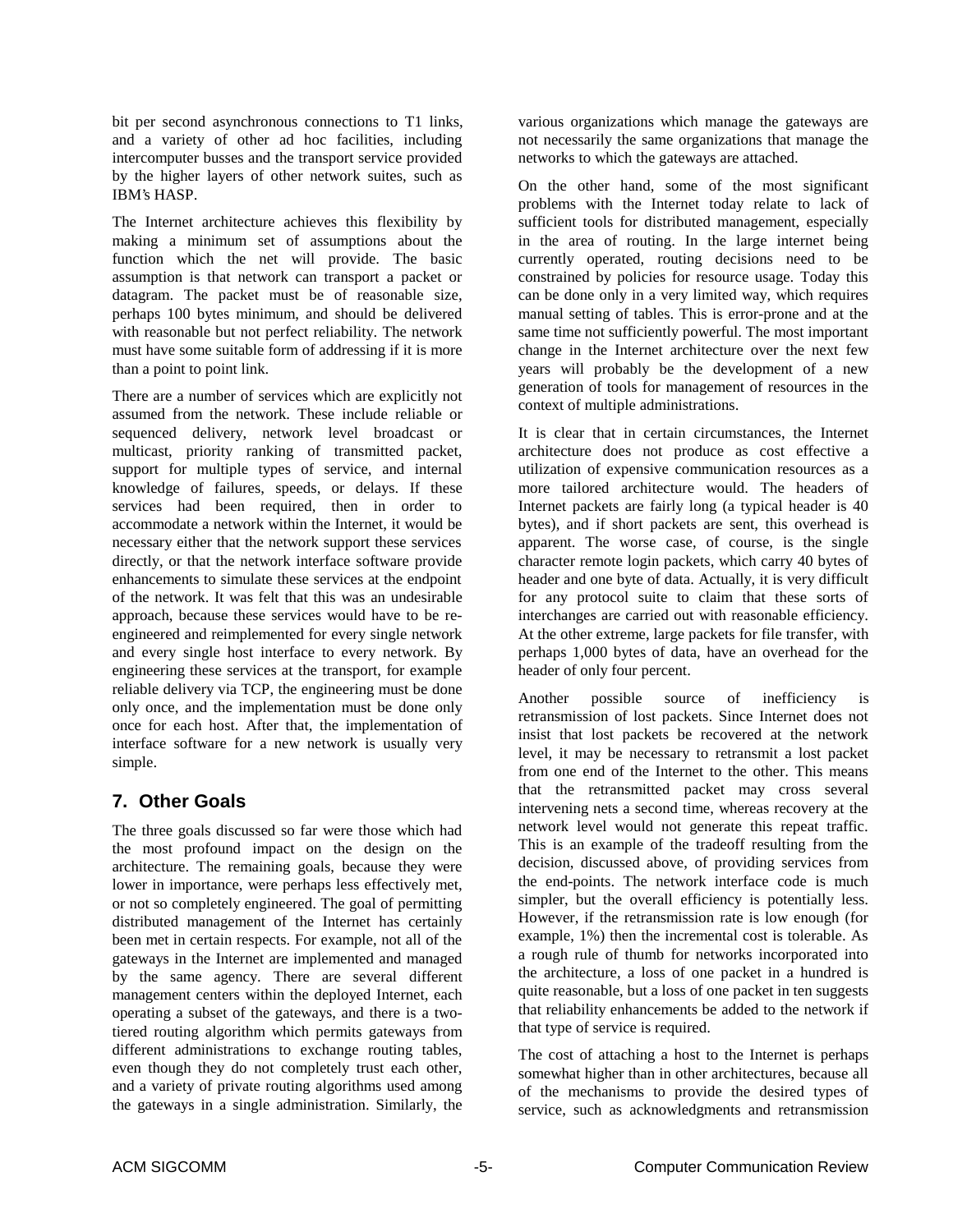strategies, must be implemented in the host rather than in the network. Initially, to programmers who were not familiar with protocol implementation, the effort of doing this seemed somewhat daunting. Implementors tried such things as moving the transport protocols to a front end processor, with the idea that the protocols would be implemented only once, rather than again for every type of host. However, this required the invention of a host to front end protocol which some thought almost as complicated to implement as the original transport protocol. As experience with protocols increases, the anxieties associated with implementing a protocol suite within the host seem to be decreasing, and implementations are now available for a wide variety of machines, including personal computers and other machines with very limited computing resources.

A related problem arising from the use of host-resident mechanisms is that poor implementation of the mechanism may hurt the network as well as the host. This problem was tolerated, because the initial experiments involved a limited number of host implementations which could be controlled. However, as the use of Internet has grown, this problem has occasionally surfaced in a serious way. In this respect, the goal of robustness, which led to the method of fatesharing, which led to host-resident algorithms, contributes to a loss of robustness if the host mis-behaves.

The last goal was accountability. In fact, accounting was discussed in the first paper by Cerf and Kahn as an important function of the protocols and gateways. However, at the present time, the Internet architecture contains few tools for accounting for packet flows. This problem is only now being studied, as the scope of the architecture is being expanded to include non-military consumers who are seriously concerned with understanding and monitoring the usage of the resources within the internet.

### **8. Architecture and Implementation**

The previous discussion clearly suggests that one of the goals of the Internet architecture was to provide wide flexibility in the service offered. Different transport protocols could be used to provide different types of service, and different networks could be incorporated. Put another way, the architecture tried very hard not to constrain the range of service which the Internet could be engineered to provide. This, in turn, means that to understand the service which can be offered by a particular implementation of an Internet, one must look not to the architecture, but to the actual engineering of the software within the particular hosts and gateways, and to the particular networks which have been incorporated. I will use the term "realization" to

describe a particular set of networks, gateways and hosts which have been connected together in the context of the Internet architecture. Realizations can differ by orders of magnitude in the service which they offer. Realizations have been built out of 1200 bit per second phone lines, and out of networks only with speeds greater than 1 megabit per second. Clearly, the throughput expectations which one can have of these realizations differ by orders of magnitude. Similarly, some Internet realizations have delays measured in tens of milliseconds, where others have delays measured in seconds. Certain applications such as real time speech work fundamentally differently across these two realizations. Some Internets have been engineered so that there is great redundancy in the gateways and paths. These Internets are survivable, because resources exist which can be reconfigured after failure. Other Internet realizations, to reduce cost, have single points of connectivity through the realization, so that a failure may partition the Internet into two halves.

The Internet architecture tolerates this variety of realization by design. However, it leaves the designer of a particular realization with a great deal of engineering to do. One of the major struggles of this architectural development was to understand how to give guidance to the designer of a realization, guidance which would relate the engineering of the realization to the types of service which would result. For example, the designer must answer the following sort of question. What sort of bandwidths must be in the underlying networks, if the overall service is to deliver a throughput of a certain rate? Given a certain model of possible failures within this realization, what sorts of redundancy ought to be engineered into the realization?

Most of the known network design aids did not seem helpful in answering these sorts of questions. Protocol verifiers, for example, assist in confirming that protocols meet specifications. However, these tools almost never deal with performance issues, which are essential to the idea of the type of service. Instead, they deal with the much more restricted idea of logical correctness of the protocol with respect to specification. While tools to verify logical correctness are useful, both at the specification and implementation stage, they do not help with the severe problems that often arise related to performance. A typical implementation experience is that even after logical correctness has been demonstrated, design faults are discovered that may cause a performance degradation of an order of magnitude. Exploration of this problem has led to the conclusion that the difficulty usually arises, not in the protocol itself, but in the operating system on which the protocol runs. This being the case, it is difficult to address the problem within the context of the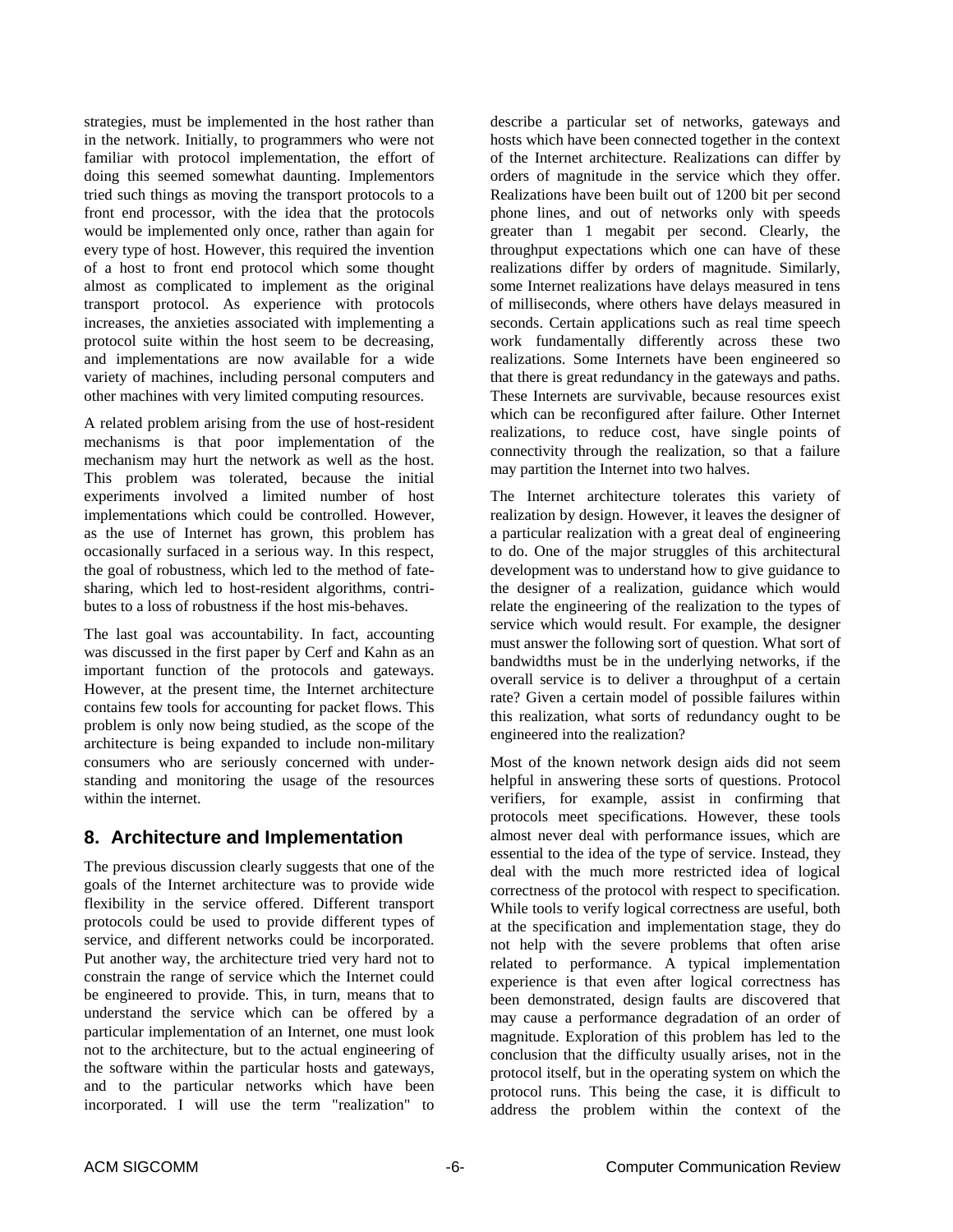architectural specification. However, we still strongly feel the need to give the implementor guidance. We continue to struggle with this problem today.

The other class of design aid is the simulator, which takes a particular realization and explores the service which it can deliver under a variety of loadings. No one has yet attempted to construct a simulator which take into account the wide variability of the gateway implementation, the host implementation, and the network performance which one sees within possible Internet realizations. It is thus the case that the analysis of most Internet realizations is done on the back of an envelope. It is a comment on the goal structure of the Internet architecture that a back of the envelope analysis, if done by a sufficiently knowledgeable person, is usually sufficient. The designer of a particular Internet realization is usually less concerned with obtaining the last five percent possible in line utilization than knowing whether the desired type of service can be achieved at all given the resources at hand at the moment.

The relationship between architecture and performance is an extremely challenging one. The designers of the Internet architecture felt very strongly that it was a serious mistake to attend only to logical correctness and ignore the issue of performance. However, they experienced great difficulty in formalizing any aspect of performance constraint within the architecture. These difficulties arose both because the goal of the architecture was not to constrain performance, but to permit variability, and secondly (and perhaps more fundamentally), because there seemed to be no useful formal tools for describing performance.

This problem was particularly aggravating because the goal of the Internet project was to produce specification documents which were to become military standards. It is a well known problem with government contracting that one cannot expect a contractor to meet any criteria which is not a part of the procurement standard. If the Internet is concerned about performance, therefore, it was mandatory that performance requirements be put into the procurement specification. It was trivial to invent specifications which constrained the performance, for example to specify that the implementation must be capable of passing 1,000 packets a second. However, this sort of constraint could not be part of the architecture, and it was therefore up to the individual performing the procurement to recognize that these performance constraints must be added to the specification, and to specify them properly to achieve a realization which provides the required types of service. We do not have a good idea how to offer guidance in the architecture for the person performing this task.

### **9. Datagrams**

The fundamental architectural feature of the Internet is the use of datagrams as the entity which is transported across the underlying networks. As this paper has suggested, there are several reasons why datagrams are important within the architecture. First, they eliminate the need for connection state within the intermediate switching nodes, which means that the Internet can be reconstituted after a failure without concern about state. Secondly, the datagram provides a basic building block out of which a variety of types of service can be implemented. In contrast to the virtual circuit, which usually implies a fixed type of service, the datagram provides a more elemental service which the endpoints can combine as appropriate to build the type of service needed. Third, the datagram represents the minimum network service assumption, which has permitted a wide variety of networks to be incorporated into various Internet realizations. The decision to use the datagram was an extremely successful one, which allowed the Internet to meet its most important goals very successfully.

There is a mistaken assumption often associated with datagrams, which is that the motivation for datagrams is the support of a higher level service which is essentially equivalent to the datagram. In other words, it has sometimes been suggested that the datagram is provided because the transport service which the application requires is a datagram service. In fact, this is seldom the case. While some applications in the Internet, such as simple queries of date servers or name servers, use an access method based on an unreliable datagram, most services within the Internet would like a more sophisticated transport model than simple datagram. Some services would like the reliability enhanced, some would like the delay smoothed and buffered, but almost all have some expectation more complex than a datagram. It is important to understand that the role of the datagram in this respect is as a building block, and not as a service in itself.

# **10. TCP**

There were several interesting and controversial design decisions in the development of TCP, and TCP itself went through several major versions before it became a reasonably stable standard. Some of these design decisions, such as window management and the nature of the port address structure, are discussed in a series of implementation notes published as part of the TCP protocol handbook.<sup>17,18</sup> But again the motivation for the decision is sometimes lacking. In this section, I attempt to capture some of the early reasoning that went into parts of TCP. This section is of necessity incomplete; a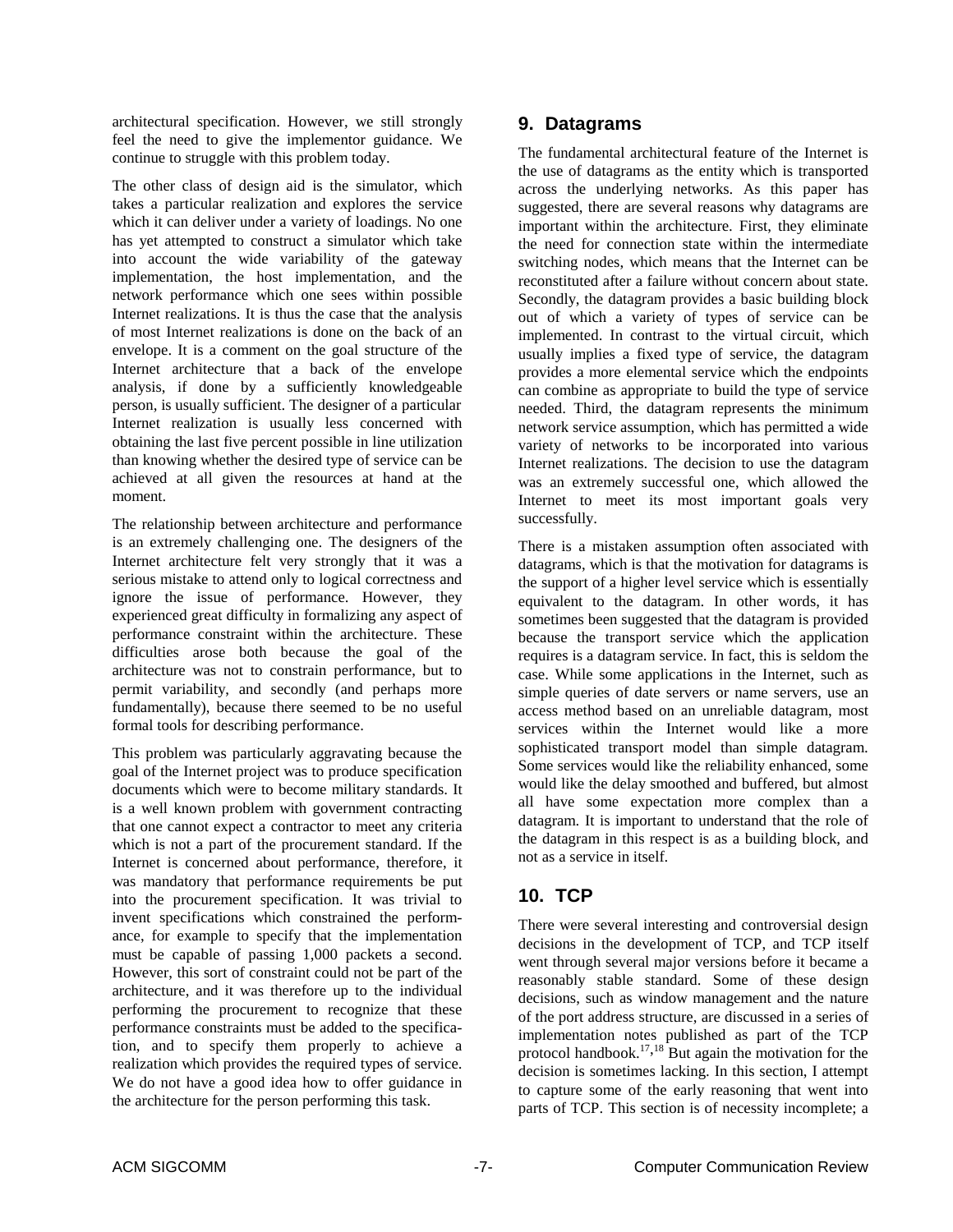complete review of the history of TCP itself would require another paper of this length.

The original ARPANET host-to host protocol provided flow control based on both bytes and packets. This seemed overly complex, and the designers of TCP felt that only one form of regulation would be sufficient. The choice was to regulate the delivery of bytes, rather than packets. Flow control and acknowledgment in TCP is thus based on byte number rather than packet number. Indeed, in TCP there is no significance to the packetization of the data.

This decision was motivated by several considerations, some of which became irrelevant and others of which were more important that anticipated. One reason to acknowledge bytes was to permit the insertion of control information into the sequence space of the bytes, so that control as well as data could be acknowledged. That use of the sequence space was dropped, in favor of ad hoc techniques for dealing with each control message. While the original idea has appealing generality, it caused complexity in practice.

A second reason for the byte stream was to permit the TCP packet to be broken up into smaller packets if necessary in order to fit through a net with a small packet size. But this function was moved to the IP layer when IP was split from TCP, and IP was forced to invent a different method of fragmentation.

A third reason for acknowledging bytes rather than packets was to permit a number of small packets to be gathered together into one larger packet in the sending host if retransmission of the data was necessary. It was not clear if this advantage would be important; it turned out to be critical. Systems such as UNIX which have a internal communication model based on single character interactions often send many packets with one byte of data in them. (One might argue from a network perspective that this behavior is silly, but it was a reality, and a necessity for interactive remote login.) It was often observed that such a host could produce a flood of packets with one byte of data, which would arrive much faster than a slow host could process them. The result is lost packets and retransmission.

If the retransmission was of the original packets, the same problem would repeat on every retransmission, with a performance impact so intolerable as to prevent operation. But since the bytes were gathered into one packet for retransmission, the retransmission occurred in a much more effective way which permitted practical operation.

On the other hand, the acknowledgment of bytes could be seen as creating this problem in the first place. If the basis of flow control had been packets rather than bytes, then this flood might never have occurred. Control at the packet level has the effect, however, of providing a severe limit on the throughput if small packets are sent. If the receiving host specifies a number of packets to receive, without any knowledge of the number of bytes in each, the actual amount of data received could vary by a factor of 1000, depending on whether the sending host puts one or one thousand bytes in each packet.

In retrospect, the correct design decision may have been that if TCP is to provide effective support of a variety of services, both packets and bytes must be regulated, as was done in the original ARPANET protocols.

Another design decision related to the byte stream was the End-Of-Letter flag, or EOL. This has now vanished from the protocol, replaced by the Push flag, or PSH. The original idea of EOL was to break the byte stream into records. It was implemented by putting data from separate records into separate packets, which was not compatible with the idea of combining packets on retransmission. So the semantics of EOL was changed to a weaker form, meaning only that the data up to this point in the stream was one or more complete application-level elements, which should occasion a flush of any internal buffering in TCP or the network. By saying "one or more" rather than "exactly one", it became possible to combine several together and preserve the goal of compacting data in reassembly. But the weaker semantics meant that various applications had to invent an ad hoc mechanism for delimiting records on top of the data stream.

In this evolution of EOL semantics, there was a little known intermediate form, which generated great debate. Depending on the buffering strategy of the host, the byte stream model of TCP can cause great problems in one improbable case. Consider a host in which the incoming data is put in a sequence of fixed size buffers. A buffer is returned to the user either when it is full, or an EOL is received. Now consider the case of the arrival of an out-of-order packet which is so far out of order to lie beyond the current buffer. Now further consider that after receiving this out-of-order packet, a packet with an EOL causes the current buffer to be returned to the user only partially full. This particular sequence of actions has the effect of causing the out of order data in the next buffer to be in the wrong place, because of the empty bytes in the buffer returned to the user. Coping with this generated book-keeping problems in the host which seemed unnecessary.

To cope with this it was proposed that the EOL should "use up" all the sequence space up to the next value which was zero mod the buffer size. In other words, it was proposed that EOL should be a tool for mapping the byte stream to the buffer management of the host.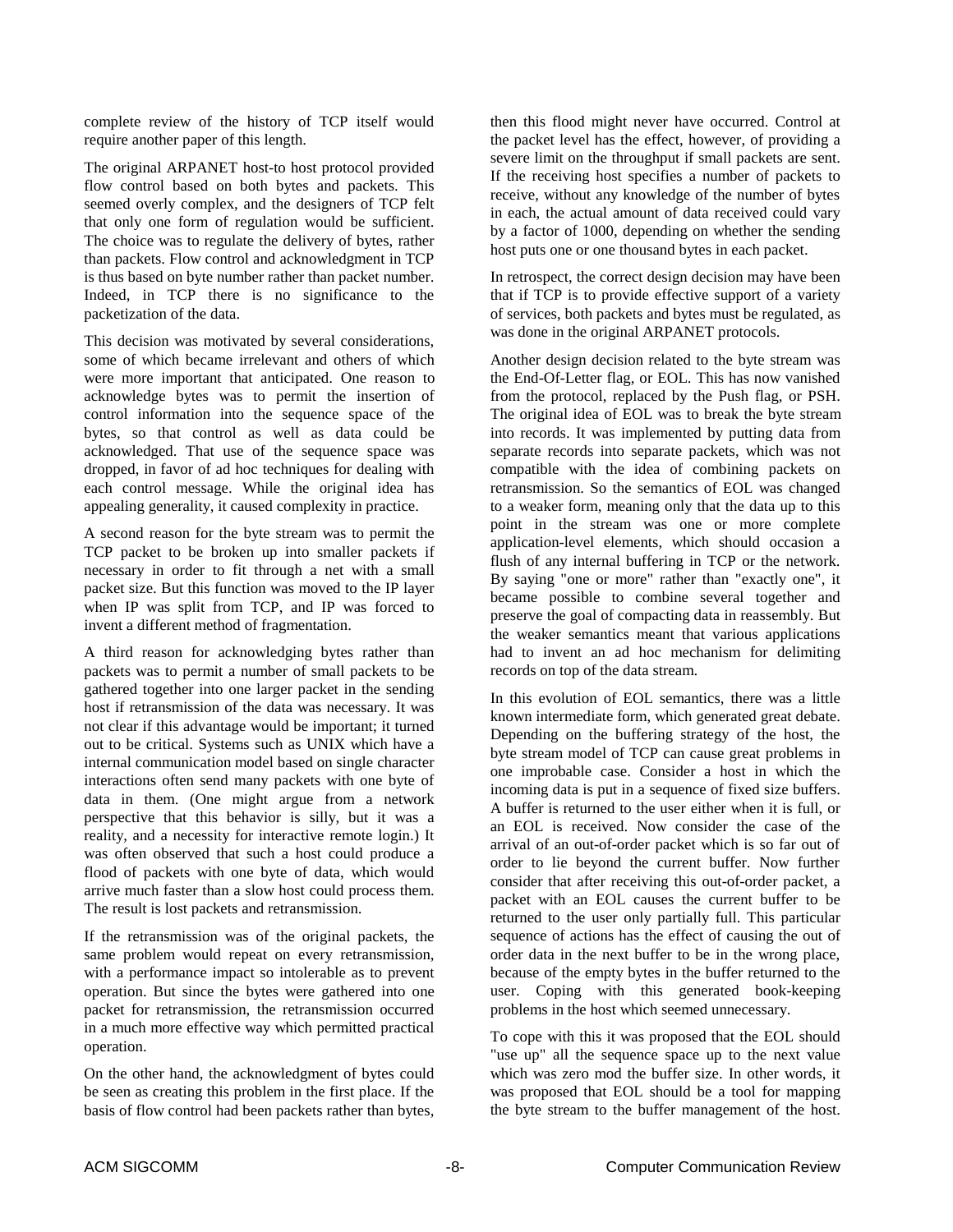This idea was not well received at the time, as it seemed much too ad hoc, and only one host seemed to have this problem.\* In retrospect, it may have been the correct idea to incorporate into TCP some means of relating the sequence space and the buffer management algorithm of the host. At the time, the designers simply lacked the insight to see how that might be done in a sufficiently general manner.

### **11. Conclusion**

In the context of its priorities, the Internet architecture has been very successful. The protocols are widely used in the commercial and military environment, and have spawned a number of similar architectures. At the same time, its success has made clear that in certain situations, the priorities of the designers do not match the needs of the actual users. More attention to such things as accounting, resource management and operation of regions with separate administrations are needed.

While the datagram has served very well in solving the most important goals of the Internet, it has not served so well when we attempt to address some of the goals which were further down the priority list. For example, the goals of resource management and accountability have proved difficult to achieve in the context of datagrams. As the previous section discussed, most datagrams are a part of some sequence of packets from source to destination, rather than isolated units at the application level. However, the gateway cannot directly see the existence of this sequence, because it is forced to deal with each packet in isolation. Therefore, resource management decisions or accounting must be done on each packet separately. Imposing the datagram model on the internet layer has deprived that layer of an important source of information which it could use in achieving these goals.

This suggests that there may be a better building block than the datagram for the next generation of architecture. The general characteristic of this building block is that it would identify a sequence of packets traveling from the source to the destination, without assuming any particular type of service with that service. I have used the word "flow" to characterize this building block. It would be necessary for the gateways to have flow state in order to remember the nature of the flows which are passing through them, but the state information would not be critical in maintaining the desired type of service associated with the flow. Instead, that type of service would be enforced by the end points, which would periodically send messages to ensure that the proper type of service was being associated with the flow. In this way, the state information associated with the flow could be lost in a crash without permanent disruption of the service features being used. I call this concept "soft state," and it may very well permit us to achieve our primary goals of survivability and flexibility, while at the same time doing a better job of dealing with the issue of resource management and accountability. Exploration of alternative building blocks constitute one of the current directions for research within the DARPA Internet Program.

### **12. Acknowledgments — A Historical Perspective**

It would be impossible to acknowledge all the contributors to the Internet project; there have literally been hundreds over the 15 years of development: designers, implementors, writers and critics. Indeed, an important topic, which probably deserves a paper in itself, is the process by which this project was managed. The participants came from universities, research laboratories and corporations, and they united (to some extent) to achieve this common goal.

The original vision for TCP came from Robert Kahn and Vinton Cerf, who saw very clearly, back in 1973, how a protocol with suitable features might be the glue that would pull together the various emerging network technologies. From their position at DARPA, they guided the project in its early days to the point where TCP and IP became standards for the DoD.

The author of this paper joined the project in the mid-70s, and took over architectural responsibility for TCP/IP in 1981. He would like to thank all those who have worked with him, and particularly those who took the time to reconstruct some of the lost history in this paper.

# **References**

 $\overline{a}$ 

- 1. V. Cerf, and R. Kahn, "A Protocol for Packet Network Intercommunication", *IEEE Transactions on Communications*, Vol. 22, No. 5, May 1974, pp. 637-648.
- 2. ISO, "Transport Protocol Specification", Tech. report IS-8073, International Organization for Standardization, September 1984.

 $\overline{a}$ 

<sup>\*</sup>This use of EOL was properly called "Rubber EOL" but its detractors quickly called it "rubber baby buffer bumpers" in an attempt to ridicule the idea. Credit must go to the creator of the idea, Bill Plummer, for sticking to his guns in the face of detractors saying the above to him ten times fast.